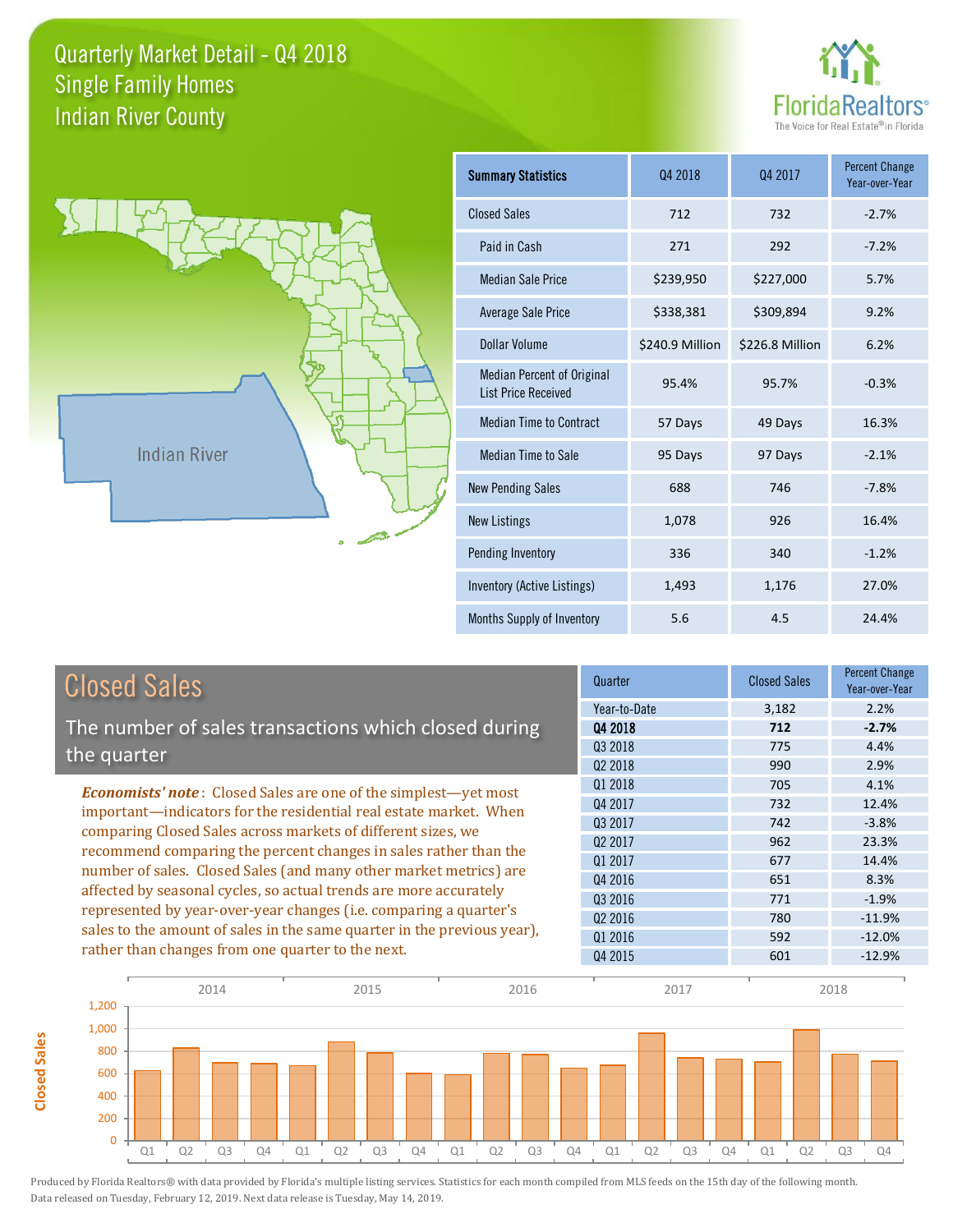

| <b>Cash Sales</b>                                                              | Quarter             | <b>Cash Sales</b> | Percent Change<br>Year-over-Year |
|--------------------------------------------------------------------------------|---------------------|-------------------|----------------------------------|
|                                                                                | Year-to-Date        | 1,203             | $-4.1%$                          |
| The number of Closed Sales during the quarter in                               | 04 2018             | 271               | $-7.2%$                          |
| which buyers exclusively paid in cash                                          | Q3 2018             | 269               | 4.3%                             |
|                                                                                | Q <sub>2</sub> 2018 | 392               | $-1.0%$                          |
|                                                                                | Q1 2018             | 271               | $-12.3%$                         |
|                                                                                | Q4 2017             | 292               | 8.6%                             |
| <b>Economists' note:</b> Cash Sales can be a useful indicator of the extent to | Q3 2017             | 258               | $-17.0%$                         |
| which investors are participating in the market. Why? Investors are            | Q <sub>2</sub> 2017 | 396               | 13.8%                            |
| far more likely to have the funds to purchase a home available up front,       | 01 2017             | 309               | 12.0%                            |
| whereas the typical homebuyer requires a mortgage or some other                | Q4 2016             | 269               | $-3.2%$                          |
| form of financing. There are, of course, many possible exceptions, so          | Q3 2016             | 311               | $-8.5%$                          |
| this statistic should be interpreted with care.                                | Q <sub>2</sub> 2016 | 348               | $-22.3%$                         |
|                                                                                | 01 2016             | 276               | $-26.2%$                         |
|                                                                                | Q4 2015             | 278               | $-19.4%$                         |



# Cash Sales as a Percentage of Closed Sales

The percentage of Closed Sales during the quarter which were Cash Sales

*Economists' note* : This statistic is simply another way of viewing Cash Sales. The remaining percentages of Closed Sales (i.e. those not paid fully in cash) each quarter involved some sort of financing, such as mortgages, owner/seller financing, assumed loans, etc.



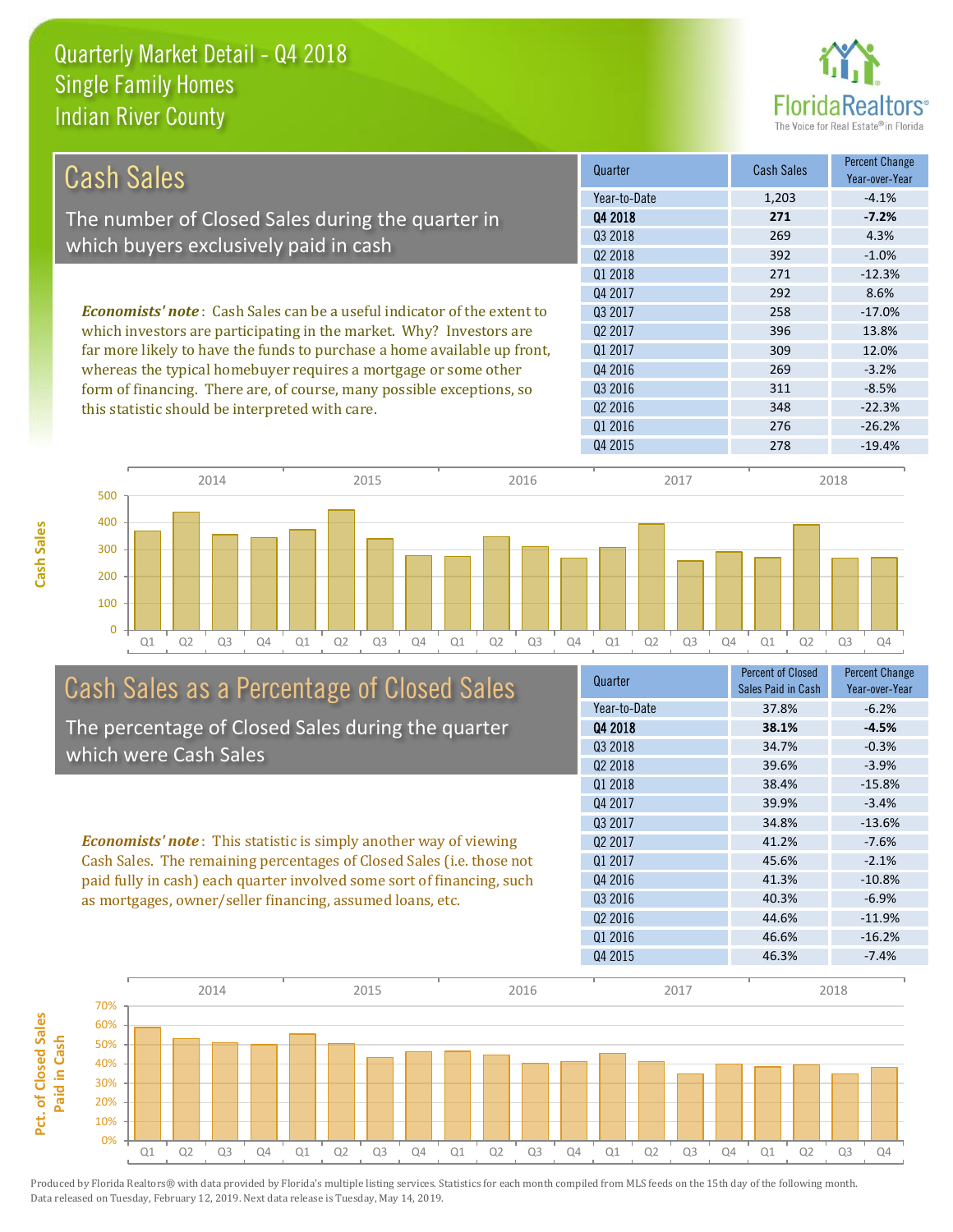

|                                                                                                                                                                                                                                                                                                | <b>Median Sale Price</b>                           |                                                                           |           | Quarter             | <b>Median Sale Price</b> | <b>Percent Change</b><br>Year-over-Year |
|------------------------------------------------------------------------------------------------------------------------------------------------------------------------------------------------------------------------------------------------------------------------------------------------|----------------------------------------------------|---------------------------------------------------------------------------|-----------|---------------------|--------------------------|-----------------------------------------|
|                                                                                                                                                                                                                                                                                                |                                                    |                                                                           |           | Year-to-Date        | \$239,000                | 5.8%                                    |
|                                                                                                                                                                                                                                                                                                |                                                    | The median sale price reported for the quarter (i.e.                      |           | 04 2018             | \$239,950                | 5.7%                                    |
|                                                                                                                                                                                                                                                                                                |                                                    | 50% of sales were above and 50% of sales were below)                      |           | Q3 2018             | \$239,000                | 3.9%                                    |
|                                                                                                                                                                                                                                                                                                |                                                    |                                                                           |           | Q <sub>2</sub> 2018 | \$240,000                | 3.2%                                    |
|                                                                                                                                                                                                                                                                                                |                                                    |                                                                           |           | Q1 2018             | \$233,000                | 6.4%                                    |
|                                                                                                                                                                                                                                                                                                |                                                    | <b>Economists' note</b> : Median Sale Price is our preferred summary      |           | Q4 2017             | \$227,000                | 10.7%                                   |
| statistic for price activity because, unlike Average Sale Price, Median<br>Sale Price is not sensitive to high sale prices for small numbers of<br>homes that may not be characteristic of the market area. Keep in mind<br>that median price trends over time are not always solely caused by |                                                    | Q3 2017                                                                   | \$230,000 | 15.0%               |                          |                                         |
|                                                                                                                                                                                                                                                                                                |                                                    | Q <sub>2</sub> 2017                                                       | \$232,500 | 10.7%               |                          |                                         |
|                                                                                                                                                                                                                                                                                                |                                                    | Q1 2017                                                                   | \$219,000 | 18.2%               |                          |                                         |
|                                                                                                                                                                                                                                                                                                |                                                    | Q4 2016                                                                   | \$205,000 | 7.9%                |                          |                                         |
|                                                                                                                                                                                                                                                                                                |                                                    | changes in the general value of local real estate. Median sale price only |           | Q <sub>3</sub> 2016 | \$200,000                | 11.7%                                   |
|                                                                                                                                                                                                                                                                                                |                                                    | reflects the values of the homes that sold each quarter, and the mix of   |           | Q <sub>2</sub> 2016 | \$210,000                | 10.5%                                   |
|                                                                                                                                                                                                                                                                                                | the types of homes that sell can change over time. |                                                                           |           | Q1 2016             | \$185,250                | 12.3%                                   |
|                                                                                                                                                                                                                                                                                                |                                                    |                                                                           |           | Q4 2015             | \$190,000                | 15.5%                                   |
|                                                                                                                                                                                                                                                                                                | 2014                                               | 2015                                                                      | 2016      | 2017                |                          | 2018                                    |
| \$300K                                                                                                                                                                                                                                                                                         |                                                    |                                                                           |           |                     |                          |                                         |
| \$250K                                                                                                                                                                                                                                                                                         |                                                    |                                                                           |           |                     |                          |                                         |



**Average Sale Price**

**Average Sale Price** 



# Average Sale Price

The average sale price reported for the quarter (i.e. total sales in dollars divided by the number of sales)

*Economists' note* : Usually, we prefer Median Sale Price over Average Sale Price as a summary statistic for home prices. However, Average Sale Price does have its uses—particularly when it is analyzed alongside the Median Sale Price. For one, the relative difference between the two statistics can provide some insight into the market for higher-end homes in an area.

| Quarter             | <b>Average Sale Price</b> | <b>Percent Change</b><br>Year-over-Year |
|---------------------|---------------------------|-----------------------------------------|
| Year-to-Date        | \$337,330                 | 0.5%                                    |
| Q4 2018             | \$338,381                 | 9.2%                                    |
| 03 2018             | \$320,068                 | $-13.0%$                                |
| Q <sub>2</sub> 2018 | \$352,372                 | 0.8%                                    |
| Q1 2018             | \$334,122                 | 8.2%                                    |
| Q4 2017             | \$309,894                 | 10.7%                                   |
| Q3 2017             | \$368,069                 | 37.8%                                   |
| 02 2017             | \$349,480                 | $-0.2%$                                 |
| Q1 2017             | \$308,856                 | 3.8%                                    |
| Q4 2016             | \$279,938                 | $-3.3%$                                 |
| Q3 2016             | \$267,025                 | $-1.0%$                                 |
| Q <sub>2</sub> 2016 | \$350,320                 | 7.0%                                    |
| Q1 2016             | \$297,473                 | 10.8%                                   |
| Q4 2015             | \$289,386                 | 4.1%                                    |

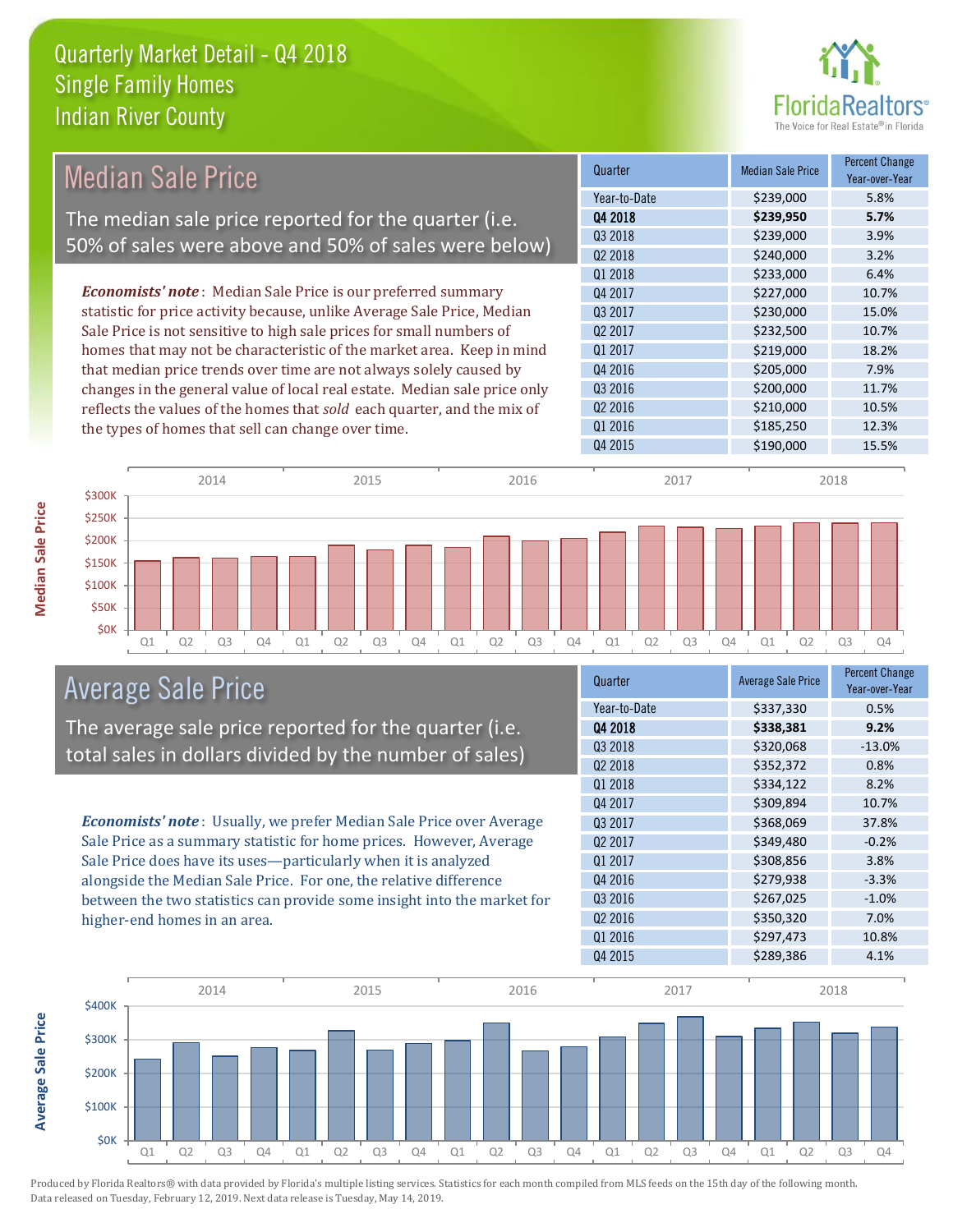

| Dollar Volume                                                               | Quarter             | <b>Dollar Volume</b> | <b>Percent Change</b><br>Year-over-Year |
|-----------------------------------------------------------------------------|---------------------|----------------------|-----------------------------------------|
|                                                                             | Year-to-Date        | \$1.1 Billion        | 2.7%                                    |
| The sum of the sale prices for all sales which closed                       | 04 2018             | \$240.9 Million      | 6.2%                                    |
| during the quarter                                                          | Q3 2018             | \$248.1 Million      | $-9.2%$                                 |
|                                                                             | Q <sub>2</sub> 2018 | \$348.8 Million      | 3.8%                                    |
|                                                                             | Q1 2018             | \$235.6 Million      | 12.7%                                   |
| <b>Economists' note:</b> Dollar Volume is simply the sum of all sale prices | Q4 2017             | \$226.8 Million      | 24.5%                                   |
| in a given time period, and can quickly be calculated by multiplying        | Q3 2017             | \$273.1 Million      | 32.7%                                   |
| Closed Sales by Average Sale Price. It is a strong indicator of the health  | Q <sub>2</sub> 2017 | \$336.2 Million      | 23.0%                                   |
| of the real estate industry in a market, and is of particular interest to   | Q1 2017             | \$209.1 Million      | 18.7%                                   |
| real estate professionals, investors, analysts, and government agencies.    | Q4 2016             | \$182.2 Million      | 4.8%                                    |
| Potential home sellers and home buyers, on the other hand, will likely      | Q3 2016             | \$205.9 Million      | $-2.9%$                                 |
| be better served by paying attention to trends in the two components        | 02 2016             | \$273.2 Million      | $-5.7%$                                 |

Q4 2015 **\$173.9 Million** -9.3% Q1 Q2 Q3 Q4 Q1 Q2 Q3 Q4 Q1 Q2 Q3 Q4 Q1 Q2 Q3 Q4 Q1 Q2 Q3 Q4 \$0 \$100 M \$200 M \$300 M \$400 M 2014 2015 2016 2017 2018

### Median Percent of Original List Price Received The median of the sale price (as a percentage of the original list price) across all properties selling during the quarter

of Dollar Volume (i.e. sales and prices) individually.

*Economists' note* : The Median Percent of Original List Price Received is useful as an indicator of market recovery, since it typically rises as buyers realize that the market may be moving away from them and they need to match the selling price (or better it) in order to get a contract on the house. This is usually the last measure to indicate a market has shifted from down to up, so it is what we would call a *lagging* indicator.

| Quarter             | Med. Pct. of Orig.<br><b>List Price Received</b> | <b>Percent Change</b><br>Year-over-Year |
|---------------------|--------------------------------------------------|-----------------------------------------|
| Year-to-Date        | 95.5%                                            | 0.0%                                    |
| Q4 2018             | 95.4%                                            | $-0.3%$                                 |
| 03 2018             | 94.9%                                            | $-1.1%$                                 |
| Q <sub>2</sub> 2018 | 95.7%                                            | 0.8%                                    |
| 01 2018             | 95.8%                                            | 0.1%                                    |
| Q4 2017             | 95.7%                                            | 0.1%                                    |
| 03 2017             | 96.0%                                            | 0.8%                                    |
| Q <sub>2</sub> 2017 | 94.9%                                            | 0.2%                                    |
| 01 2017             | 95.7%                                            | 0.8%                                    |
| Q4 2016             | 95.6%                                            | 1.4%                                    |
| Q3 2016             | 95.2%                                            | 0.4%                                    |
| Q <sub>2</sub> 2016 | 94.7%                                            | 0.7%                                    |
| Q1 2016             | 94.9%                                            | 0.9%                                    |
| Q4 2015             | 94.3%                                            | 1.0%                                    |

Q1 2016 **\$176.1 Million** -2.5%

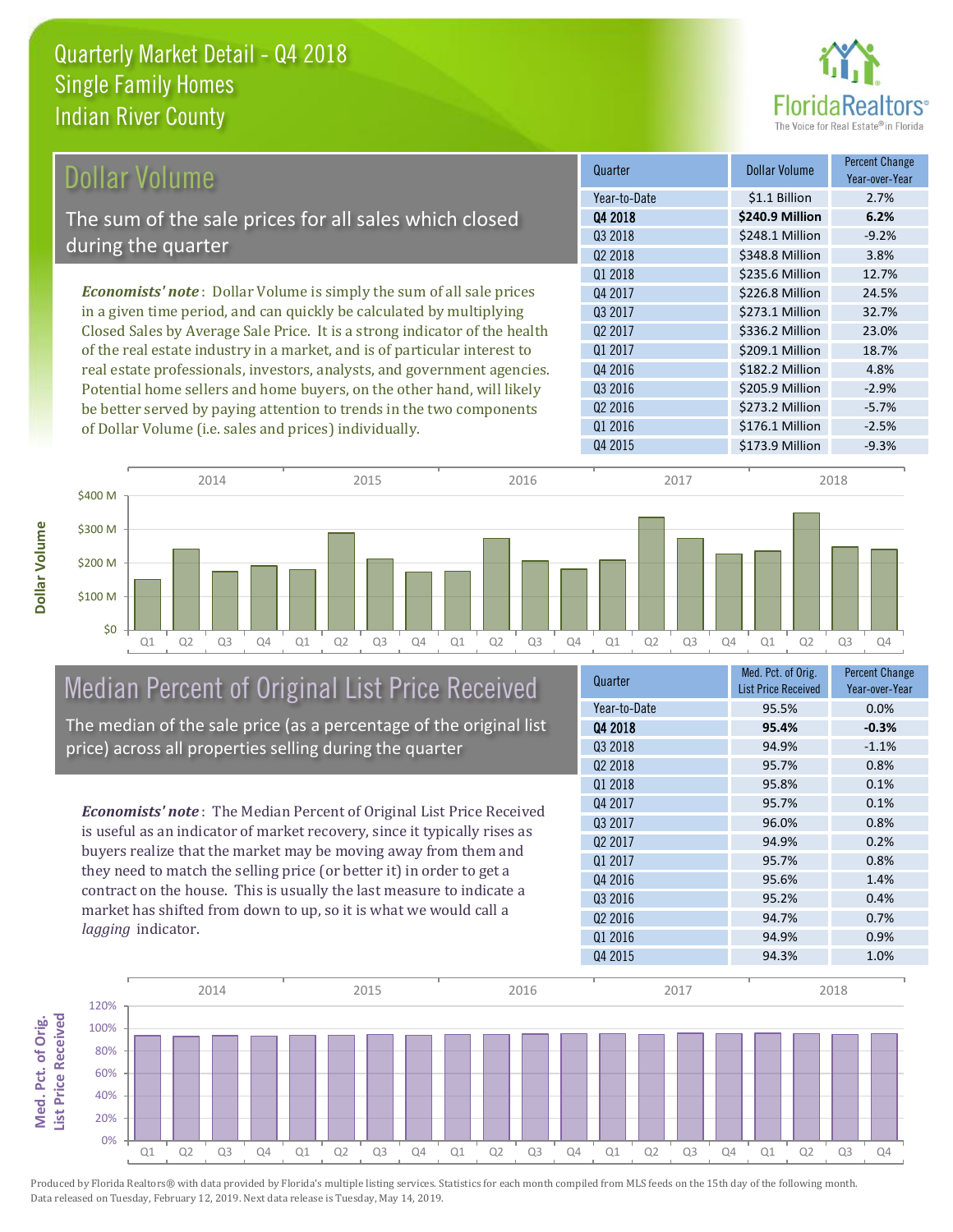

# Median Time to Contract

The median number of days between the listing date and contract date for all Closed Sales during the quarter

*Economists' note* : Like Time to Sale, Time to Contract is a measure of the length of the home selling process calculated for sales which closed during the quarter. The difference is that Time to Contract measures the number of days between the initial listing of a property and the signing of the contract which eventually led to the closing of the sale. When the gap between Median Time to Contract and Median Time to Sale grows, it is usually a sign of longer closing times and/or declining numbers of cash sales.

| Quarter             | <b>Median Time to</b><br>Contract | <b>Percent Change</b><br>Year-over-Year |
|---------------------|-----------------------------------|-----------------------------------------|
| Year-to-Date        | 50 Days                           | 4.2%                                    |
| 04 2018             | 57 Days                           | 16.3%                                   |
| 03 2018             | 57 Days                           | 21.3%                                   |
| Q <sub>2</sub> 2018 | 46 Days                           | $-8.0%$                                 |
| Q1 2018             | 46 Days                           | 0.0%                                    |
| Q4 2017             | 49 Days                           | 19.5%                                   |
| 03 2017             | 47 Days                           | 2.2%                                    |
| Q <sub>2</sub> 2017 | 50 Days                           | 6.4%                                    |
| 01 2017             | 46 Days                           | $-19.3%$                                |
| Q4 2016             | 41 Days                           | $-26.8%$                                |
| Q3 2016             | 46 Days                           | $-24.6%$                                |
| Q <sub>2</sub> 2016 | 47 Days                           | $-25.4%$                                |
| Q1 2016             | 57 Days                           | $-44.7%$                                |
| Q4 2015             | 56 Days                           | $-40.4%$                                |



# Median Time to Sale

**Median Time to Contract**

**Median Time to** 

The median number of days between the listing date and closing date for all Closed Sales during the quarter

*Economists' note* : Time to Sale is a measure of the length of the home selling process, calculated as the number of days between the initial listing of a property and the closing of the sale. *Median* Time to Sale is the amount of time the "middle" property selling this month was on the market. That is, 50% of homes selling this month took *less* time to sell, and 50% of homes took *more* time to sell. Median Time to Sale gives a more accurate picture than Average Time to Sale, which can be skewed upward by small numbers of properties taking an abnormally long time to sell.

| Quarter             | <b>Median Time to Sale</b> | <b>Percent Change</b><br>Year-over-Year |
|---------------------|----------------------------|-----------------------------------------|
| Year-to-Date        | 93 Days                    | 0.0%                                    |
| Q4 2018             | 95 Days                    | $-2.1%$                                 |
| Q3 2018             | 101 Days                   | 11.0%                                   |
| Q <sub>2</sub> 2018 | 91 Days                    | $-4.2%$                                 |
| Q1 2018             | 89 Days                    | 0.0%                                    |
| Q4 2017             | 97 Days                    | 11.5%                                   |
| Q3 2017             | 91 Days                    | $-5.2%$                                 |
| Q <sub>2</sub> 2017 | 95 Days                    | 2.2%                                    |
| 01 2017             | 89 Days                    | $-15.2%$                                |
| Q4 2016             | 87 Days                    | $-13.0%$                                |
| Q3 2016             | 96 Days                    | $-10.3%$                                |
| Q <sub>2</sub> 2016 | 93 Days                    | $-12.3%$                                |
| Q1 2016             | 105 Days                   | $-11.8%$                                |
| Q4 2015             | 100 Days                   | $-10.7%$                                |
|                     |                            |                                         |

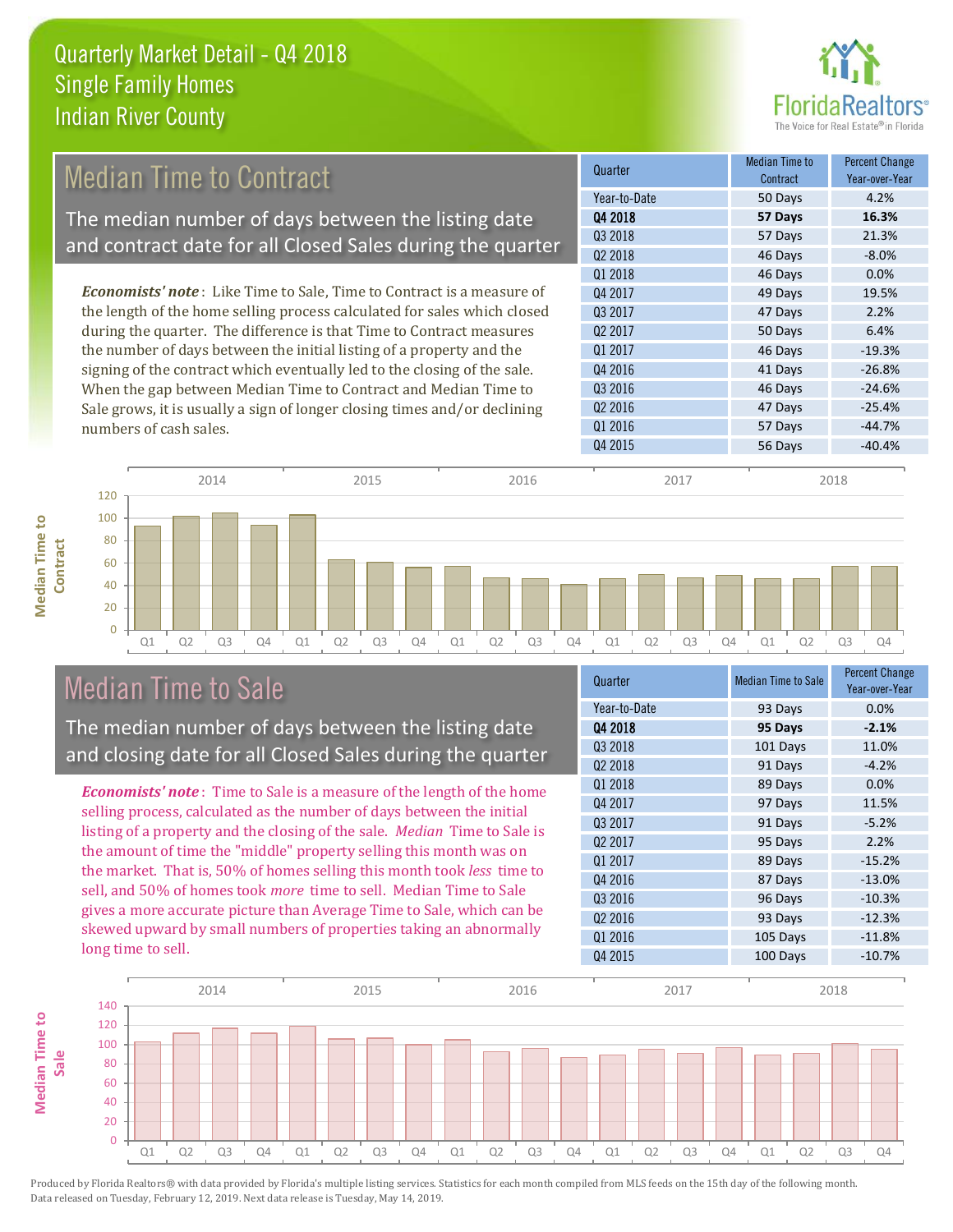

| <b>New Pending Sales</b>                                                       | Quarter             | <b>New Pending Sales</b> | <b>Percent Change</b><br>Year-over-Year |
|--------------------------------------------------------------------------------|---------------------|--------------------------|-----------------------------------------|
|                                                                                | Year-to-Date        | 3,502                    | 1.1%                                    |
| The number of listed properties that went under                                | Q4 2018             | 688                      | $-7.8%$                                 |
|                                                                                | 03 2018             | 810                      | 13.3%                                   |
| contract during the quarter                                                    | Q <sub>2</sub> 2018 | 1,025                    | 2.9%                                    |
|                                                                                | Q1 2018             | 979                      | $-2.8%$                                 |
| <b>Economists' note</b> : Because of the typical length of time it takes for a | Q4 2017             | 746                      | 12.7%                                   |
| sale to close, economists consider Pending Sales to be a decent                | Q3 2017             | 715                      | $-9.5%$                                 |
| indicator of potential future Closed Sales. It is important to bear in         | Q <sub>2</sub> 2017 | 996                      | 14.7%                                   |
| mind, however, that not all Pending Sales will be closed successfully.         | 01 2017             | 1,007                    | 22.8%                                   |
| So, the effectiveness of Pending Sales as a future indicator of Closed         | Q4 2016             | 662                      | 7.6%                                    |
| Sales is susceptible to changes in market conditions such as the               | Q3 2016             | 790                      | $-1.6%$                                 |
| availability of financing for homebuyers and the inventory of                  | Q <sub>2</sub> 2016 | 868                      | $-29.5%$                                |
| distressed properties for sale.                                                | Q1 2016             | 820                      | $-35.1%$                                |
|                                                                                | Q4 2015             | 615                      | $-40.9%$                                |



## New Listings The number of properties put onto the market during the quarter

*Economists' note* : New Listings tend to rise in delayed response to increasing prices, so they are often seen as a lagging indicator of market health. As prices rise, potential sellers raise their estimations of value—and in the most recent cycle, rising prices have freed up many potential sellers who were previously underwater on their mortgages. Note that in our calculations, we take care to not include properties that were recently taken off the market and quickly relisted, since these are not really *new* listings.

| Quarter             | <b>New Listings</b> | <b>Percent Change</b><br>Year-over-Year |
|---------------------|---------------------|-----------------------------------------|
| Year-to-Date        | 4,564               | 13.1%                                   |
| Q4 2018             | 1,078               | 16.4%                                   |
| 03 2018             | 992                 | 25.6%                                   |
| Q <sub>2</sub> 2018 | 1,119               | 3.1%                                    |
| 01 2018             | 1,375               | 11.2%                                   |
| Q4 2017             | 926                 | 2.5%                                    |
| Q3 2017             | 790                 | $-13.1%$                                |
| Q <sub>2</sub> 2017 | 1,085               | 19.5%                                   |
| Q1 2017             | 1,236               | 10.2%                                   |
| Q4 2016             | 903                 | 15.6%                                   |
| Q3 2016             | 909                 | 11.7%                                   |
| Q <sub>2</sub> 2016 | 908                 | 5.7%                                    |
| Q1 2016             | 1,122               | 4.7%                                    |
| Q4 2015             | 781                 | $-12.3%$                                |



Produced by Florida Realtors® with data provided by Florida's multiple listing services. Statistics for each month compiled from MLS feeds on the 15th day of the following month. Data released on Tuesday, February 12, 2019. Next data release is Tuesday, May 14, 2019.

**New Listings**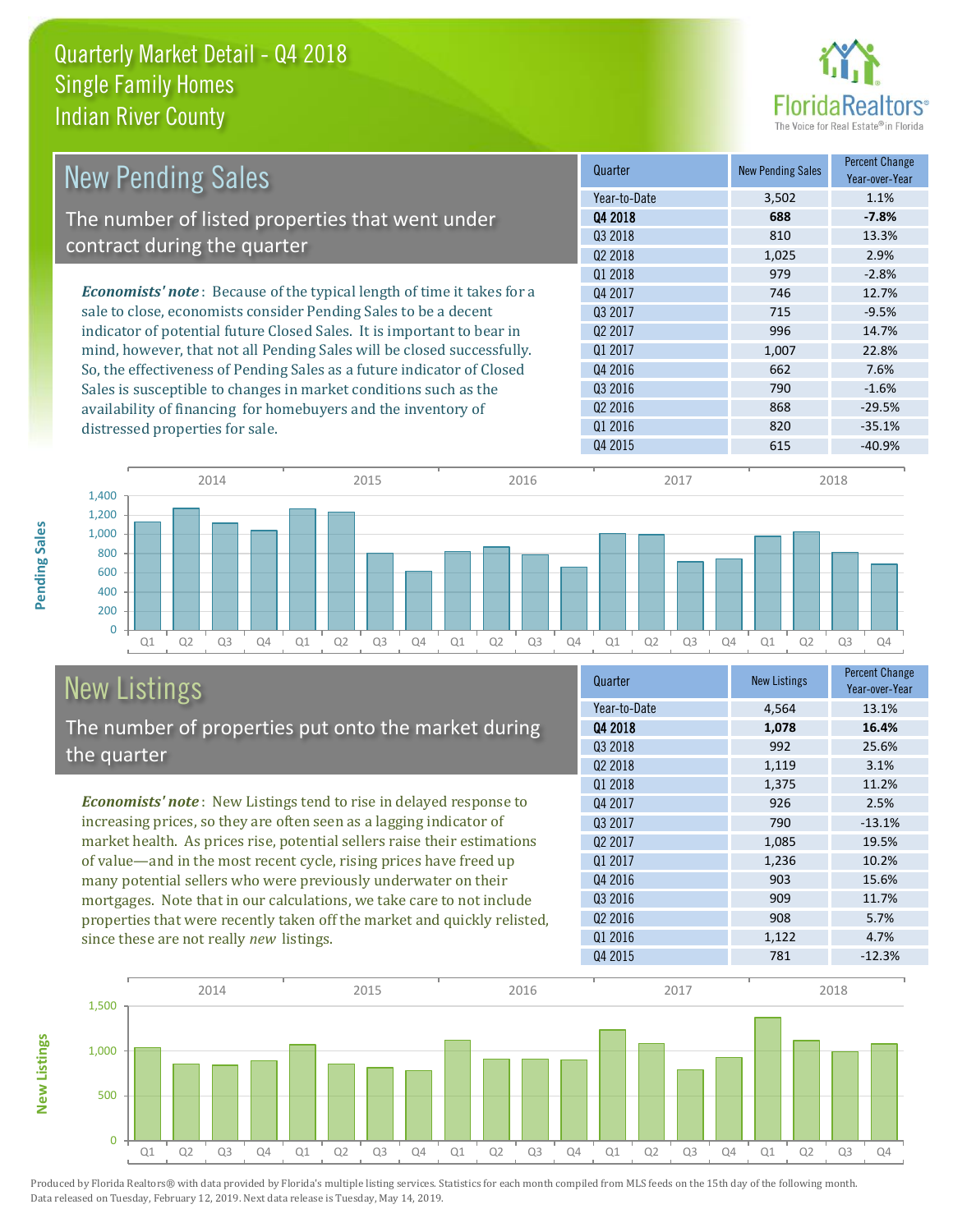

| <b>Inventory (Active Listings)</b>                                           | Quarter             | Inventory | <b>Percent Change</b><br>Year-over-Year |
|------------------------------------------------------------------------------|---------------------|-----------|-----------------------------------------|
|                                                                              | YTD (Monthly Avg)   | 1,411     | 10.4%                                   |
| The number of property listings active at the end of                         | Q4 2018             | 1,493     | 27.0%                                   |
|                                                                              | Q3 2018             | 1,332     | 16.0%                                   |
| the quarter                                                                  | Q <sub>2</sub> 2018 | 1,307     | 2.0%                                    |
|                                                                              | 01 2018             | 1,441     | 8.1%                                    |
| <b>Economists' note</b> : There are a number of ways to define and calculate | Q4 2017             | 1,176     | $-3.7%$                                 |
| Inventory. Our method is to simply count the number of active listings       | 03 2017             | 1,148     | 3.1%                                    |
| on the last day of the quarter, and hold this number to compare with         | Q <sub>2</sub> 2017 | 1,282     | 11.3%                                   |
| the same quarter the following year. Inventory rises when New                | Q1 2017             | 1,333     | $-5.7%$                                 |
| Listings are outpacing the number of listings that go off-market             | Q4 2016             | 1,221     | 3.8%                                    |
| (regardless of whether they actually sell). Likewise, it falls when New      | Q3 2016             | 1,113     | 1.0%                                    |
| Listings aren't keeping up with the rate at which homes are going off-       | Q <sub>2</sub> 2016 | 1,152     | $-3.8%$                                 |
| market.                                                                      | Q1 2016             | 1.414     | $-1.8%$                                 |



# Months Supply of Inventory An estimate of the number of months it will take to

deplete the current Inventory given recent sales rates

*Economists' note* : MSI is a useful indicator of market conditions. The benchmark for a balanced market (favoring neither buyer nor seller) is 5.5 months of inventory. Anything higher is traditionally a buyers' market, and anything lower is a sellers' market. There is no single accepted way of calculating MSI. A common method is to divide current Inventory by the most recent month's Closed Sales count, but this count is a usually poor predictor of future Closed Sales due to seasonal cycles. To eliminate seasonal effects, we use the 12-month average of monthly Closed Sales instead.

| Quarter                  | <b>Months Supply</b> | <b>Percent Change</b><br>Year-over-Year |
|--------------------------|----------------------|-----------------------------------------|
| <b>YTD (Monthly Avg)</b> | 5.4                  | 3.8%                                    |
| Q4 2018                  | 5.6                  | 24.4%                                   |
| Q3 2018                  | 5.0                  | 11.1%                                   |
| 02 2018                  | 4.9                  | $-2.0%$                                 |
| Q1 2018                  | 5.5                  | $-1.8%$                                 |
| Q4 2017                  | 4.5                  | $-13.5%$                                |
| Q3 2017                  | 4.5                  | $-8.2%$                                 |
| 02 2017                  | 5.0                  | 0.0%                                    |
| Q1 2017                  | 5.6                  | $-5.1%$                                 |
| 04 2016                  | 5.2                  | 8.3%                                    |
| Q3 2016                  | 4.9                  | 11.4%                                   |
| Q <sub>2</sub> 2016      | 5.0                  | 2.0%                                    |
| Q1 2016                  | 5.9                  | $-1.7%$                                 |
| Q4 2015                  | 4.8                  | $-18.6%$                                |

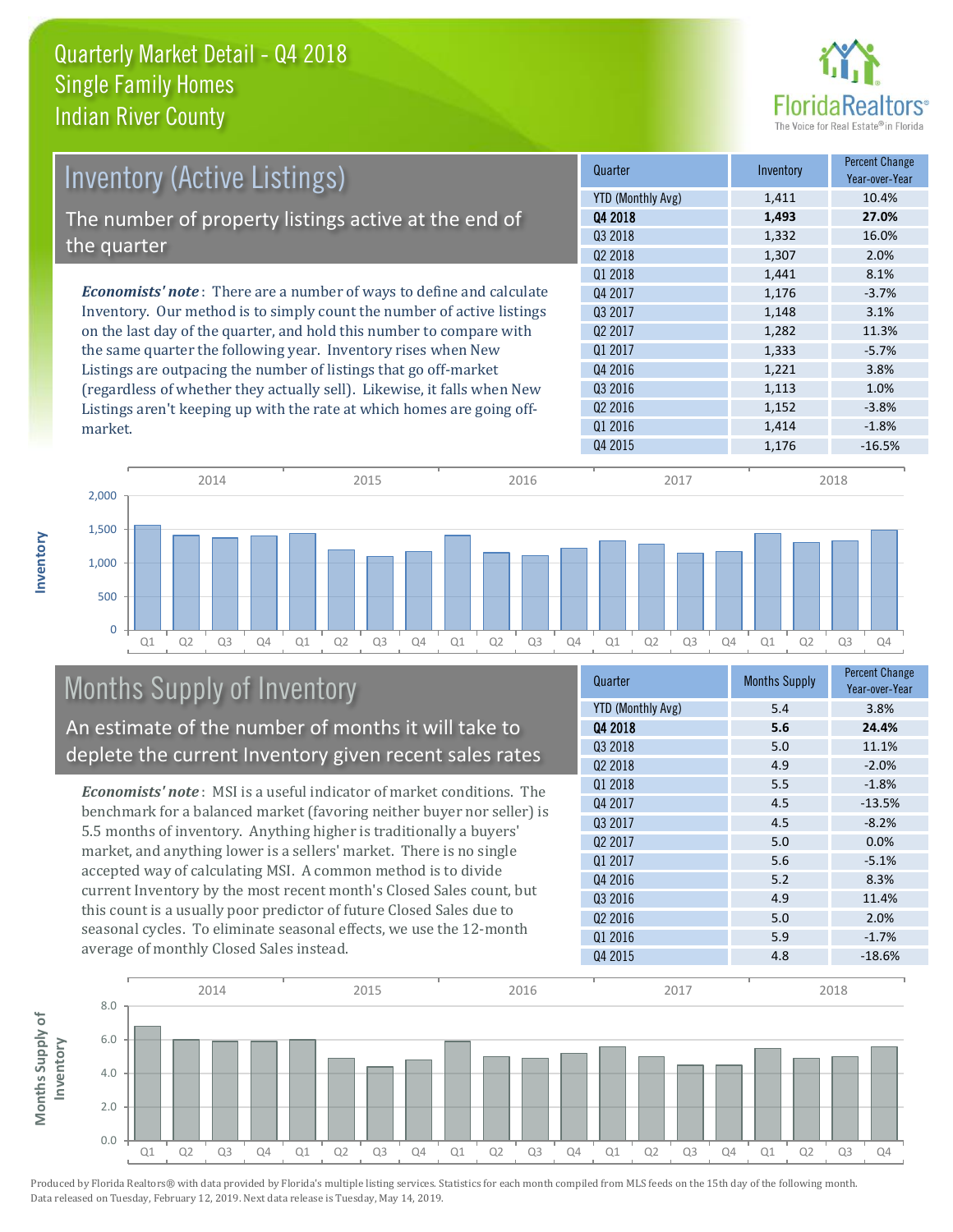

#### *Economists' note:* Closed Sales are one of the simplest—yet most important—indicators for the residential real estate market. When comparing Closed Sales across markets of different sizes, we recommend comparing the percent changes in sales rather than the Closed Sales by Sale Price The number of sales transactions which closed during the quarter

number of sales. Closed Sales (and many other market metrics) are affected by seasonal cycles, so actual trends are more accurately represented by year-over-year changes (i.e. comparing a quarter's sales to the amount of sales in the same quarter in the previous year), rather than changes from one quarter to the next.

| Sale Price            | <b>Closed Sales</b> | <b>Percent Change</b><br>Year-over-Year |
|-----------------------|---------------------|-----------------------------------------|
| Less than \$50,000    | 0                   | $-100.0%$                               |
| $$50,000 - $99,999$   | 18                  | $-60.9%$                                |
| $$100,000 - $149,999$ | 61                  | $-34.4%$                                |
| $$150,000 - $199,999$ | 141                 | 0.0%                                    |
| \$200,000 - \$249,999 | 171                 | 19.6%                                   |
| \$250,000 - \$299,999 | 105                 | 8.2%                                    |
| \$300,000 - \$399,999 | 108                 | 27.1%                                   |
| \$400,000 - \$599,999 | 54                  | $-10.0%$                                |
| \$600,000 - \$999,999 | 28                  | $-31.7%$                                |
| \$1,000,000 or more   | 26                  | 23.8%                                   |



## Median Time to Contract by Sale Price The median number of days between the listing date and contract date for all Closed Sales during the quarter

*Economists' note* : Like Time to Sale, Time to Contract is a measure of the length of the home selling process calculated for sales which closed during the quarter. The difference is that Time to Contract measures the number of days between the initial listing of a property and the signing of the contract which eventually led to the closing of the sale. When the gap between Median Time to Contract and Median Time to Sale grows, it is usually a sign of longer closing times and/or declining numbers of cash sales.

| Sale Price            | Median Time to<br>Contract | <b>Percent Change</b><br>Year-over-Year |
|-----------------------|----------------------------|-----------------------------------------|
| Less than \$50,000    | (No Sales)                 | N/A                                     |
| \$50,000 - \$99,999   | 30 Days                    | $-30.2%$                                |
| $$100,000 - $149,999$ | 38 Days                    | 18.8%                                   |
| $$150,000 - $199,999$ | 37 Days                    | 54.2%                                   |
| \$200,000 - \$249,999 | 55 Days                    | 22.2%                                   |
| \$250,000 - \$299,999 | 49 Days                    | $-7.5%$                                 |
| \$300,000 - \$399,999 | 74 Days                    | 4.2%                                    |
| \$400,000 - \$599,999 | 118 Days                   | 4.4%                                    |
| \$600,000 - \$999,999 | 194 Days                   | 50.4%                                   |
| \$1,000,000 or more   | 380 Days                   | 66.7%                                   |



Produced by Florida Realtors® with data provided by Florida's multiple listing services. Statistics for each month compiled from MLS feeds on the 15th day of the following month. Data released on Tuesday, February 12, 2019. Next data release is Tuesday, May 14, 2019.

**Median Time to Contract**

**Median Time to Contract**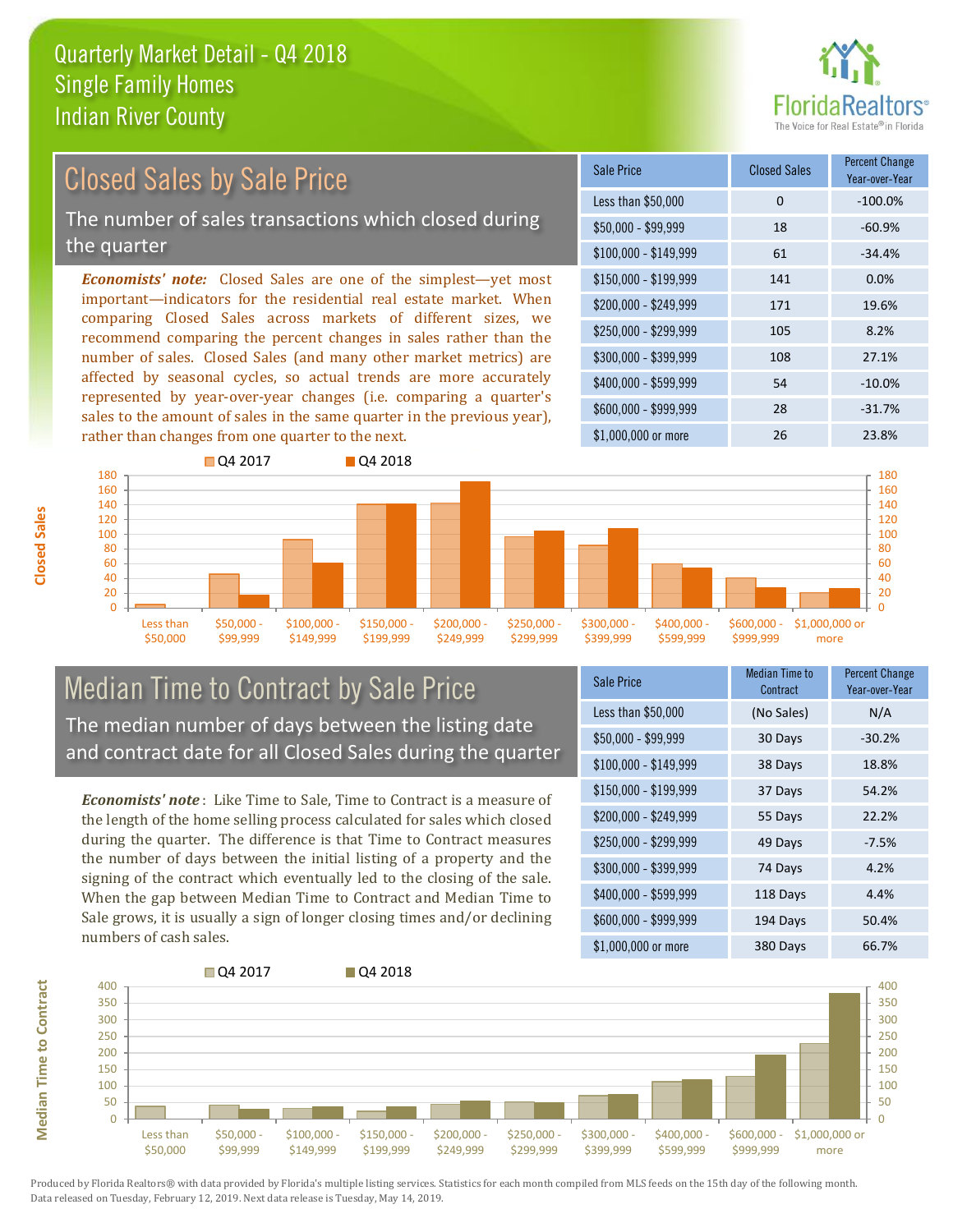

# New Listings by Initial Listing Price The number of properties put onto the market during the quarter

*Economists' note:* New Listings tend to rise in delayed response to increasing prices, so they are often seen as a lagging indicator of market health. As prices rise, potential sellers raise their estimations of value—and in the most recent cycle, rising prices have freed up many potential sellers who were previously underwater on their mortgages. Note that in our calculations, we take care to not include properties that were recently taken off the market and quickly relisted, since these are not really *new* listings.





## Inventory by Current Listing Price The number of property listings active at the end of the quarter

*Economists' note* : There are a number of ways to define and calculate Inventory. Our method is to simply count the number of active listings on the last day of the quarter, and hold this number to compare with the same quarter the following year. Inventory rises when New Listings are outpacing the number of listings that go off-market (regardless of whether they actually sell). Likewise, it falls when New Listings aren't keeping up with the rate at which homes are going offmarket.

| <b>Current Listing Price</b> | Inventory | <b>Percent Change</b><br>Year-over-Year |
|------------------------------|-----------|-----------------------------------------|
| Less than \$50,000           | 1         | $-50.0%$                                |
| $$50,000 - $99,999$          | 3         | $-80.0%$                                |
| $$100,000 - $149,999$        | 47        | $-11.3%$                                |
| $$150,000 - $199,999$        | 161       | 73.1%                                   |
| \$200,000 - \$249,999        | 218       | 30.5%                                   |
| \$250,000 - \$299,999        | 169       | 18.2%                                   |
| \$300,000 - \$399,999        | 226       | 58.0%                                   |
| $$400,000 - $599,999$        | 251       | 51.2%                                   |
| \$600,000 - \$999,999        | 188       | 4.4%                                    |
| \$1,000,000 or more          | 229       | 7.0%                                    |



Produced by Florida Realtors® with data provided by Florida's multiple listing services. Statistics for each month compiled from MLS feeds on the 15th day of the following month. Data released on Tuesday, February 12, 2019. Next data release is Tuesday, May 14, 2019.

**Inventory**